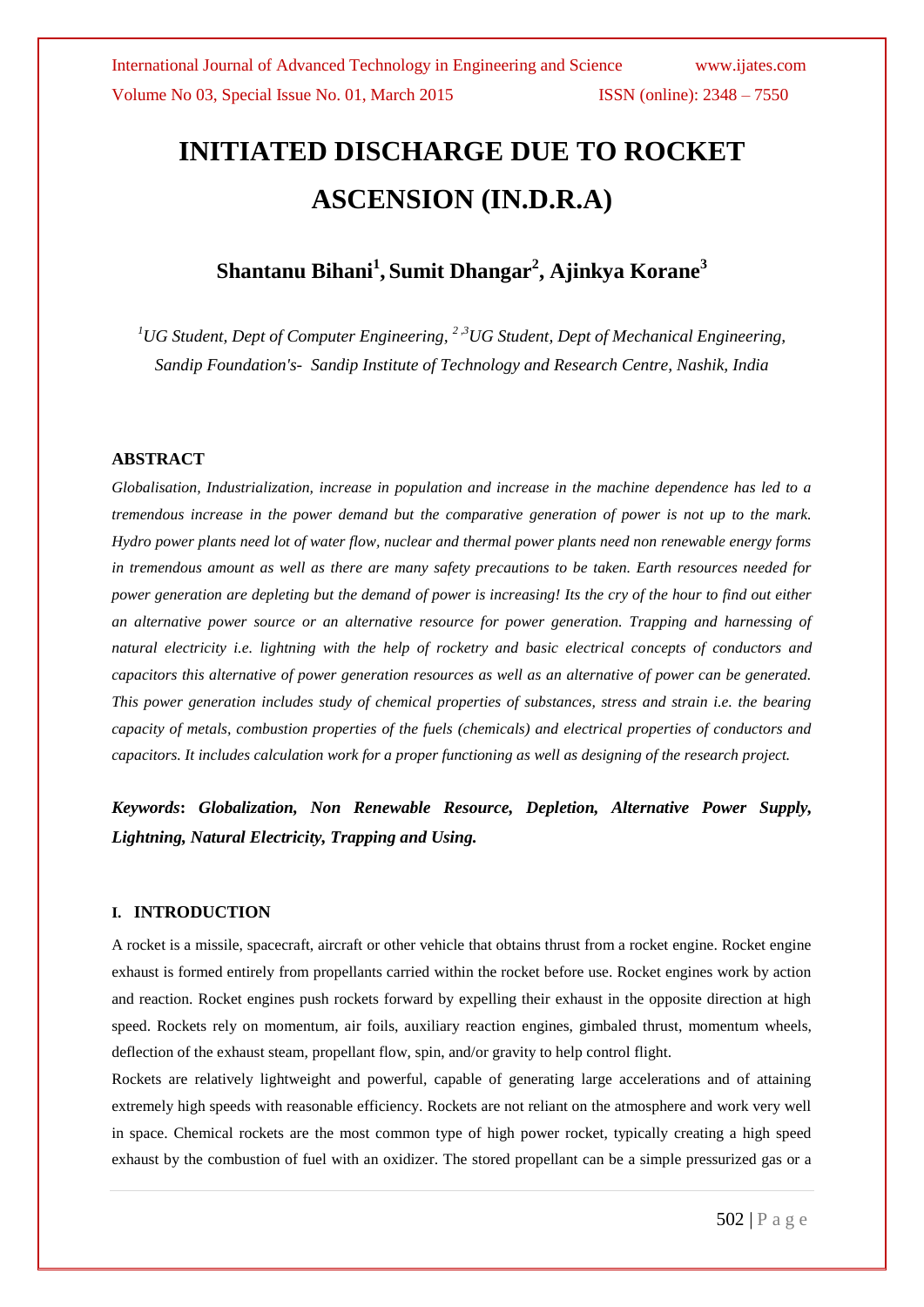single liquid that disassociates in the presence of a catalyst (mono propellants), two liquids that spontaneously react on contact (hypergolic propellants), two liquids that must be ignited to react, a solid combination of one or more fuels with one or more oxidisers (solid fuel).

#### **II HISTORY**

Rockets for military and recreational uses date back to at least 13th century China. Significant scientific, interplanetary and industrial use did not occur until the 20th century, when rocketry was the enabling technology for the Space Age, including setting foot on the moon. Rockets are now used for fireworks, weaponry, ejection seats, launch vehicles for artificial satellites, human space flight, and space exploration.

**1232**: A common claim is that the first recorded use of a rocket in battle was by the Chinese in 1232 against the Mongol hordes at Kai Feng Fu.

**1792:** In 1792, the first iron-cased rockets were successfully developed and used by Hyder Ali and his son Tipu Sultan, rulers of the Kingdom of Mysore in India against the larger British East India Company forces during the Anglo-Mysore Wars.

**1926:** On 16 March 1926 Robert Goddard launched the world's first liquid-fueled rocket in Auburn, Massachusetts.

**1943:** In 1943, production of the V-2 rocket began in Germany. It had an operational range of 300 km (190 mi) and carried a 1,000 kg (2,200 lb) warhead, with an amatol explosive charge.

**Current Day:** Rockets remain a popular military weapon. The use of large battlefield rockets of the V-2 type has given way to guided missiles. However rockets are often used by helicopters and light aircraft for ground attack, being more powerful than machine guns. Shoulder-launched rocket weapons are widespread in the antitank role due to their simplicity, low cost, light weight, accuracy and high level of damage.

#### **III PROJECT WORK**

The project aims at the generation of electricity by harnessing and trapping of the natural electricity i.e. lightning!

The project works on the principles of rocketry and aeronautics. Properties of conducting materials is at a great use here in this project.

#### **3.1 Principle of Working**

Aerodynamic bodies and aeronautics basic principles along with conducting capacity, heat bearing capacity, energy storing capacity of conductors and capacitors are used. The basic principles and laws of general physics and Electrical engineering are used.

#### *3.1.1 Rocketry*

The rocket motor we use in this project is a rocket motor which has a solid combination of one or more fuels with one or more oxidisers i.e. a solid fuel rocket motor.

*1)Types of Solid Fuel Rocket Motors:*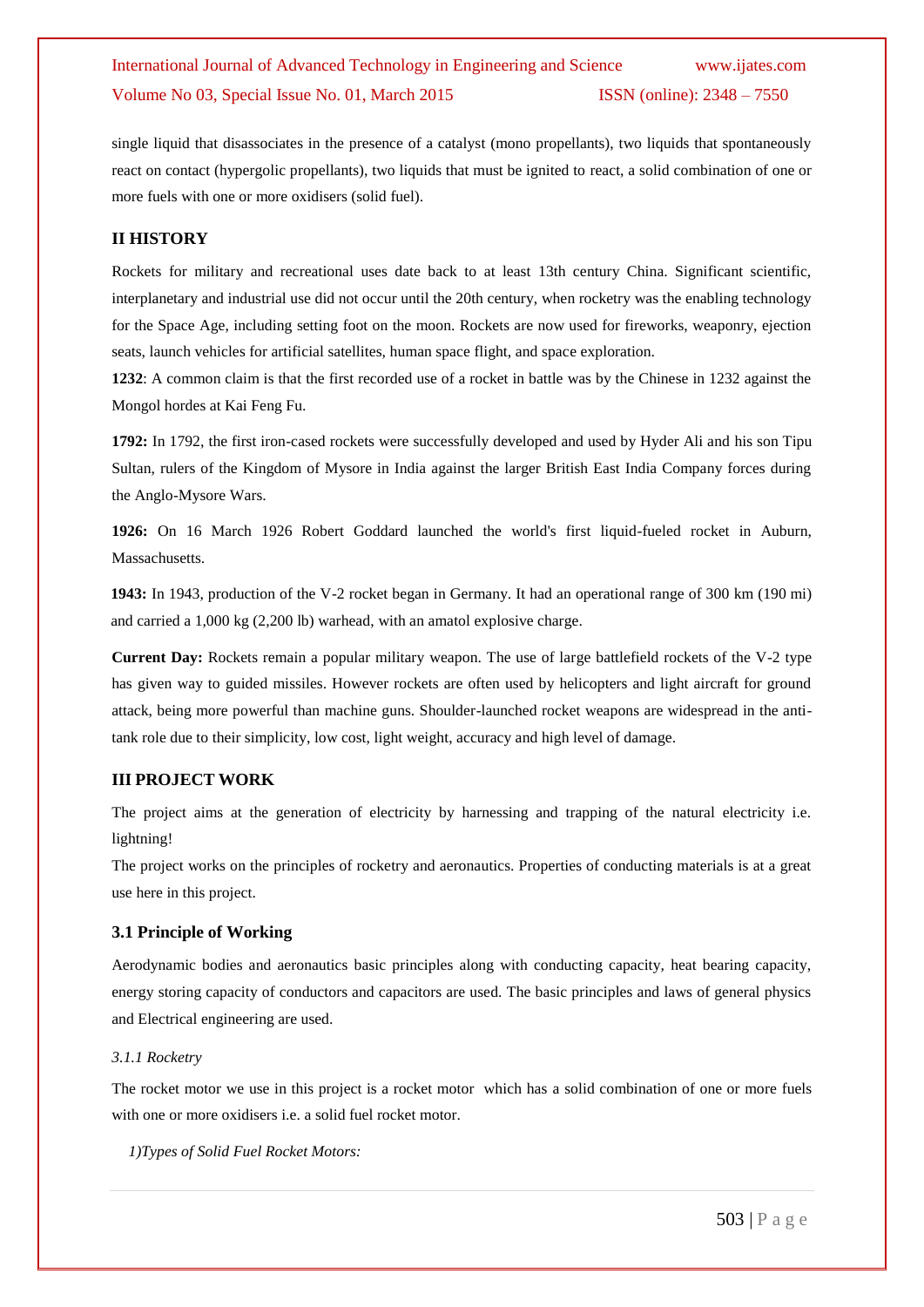- A) B-200 ("H"- Class)
- B) C-400 ("I"- Class)
- C) A-100 ("G"- Class)
- D) A-100M ("G"- Class)

There are various other types of solid fuel rocket motors used but the widely used motors are the ones given above. The class of the rocket is determined according to the fuel used, thrust produced, and the distance covered by the rocket. The solid fuel rocket motors consist of various types of propellants [1].

#### **3.2 Types of Propellants**

- a) Potassium Nitrate/ Sucrose Propellant (KNSU)
- b) Potassium Nitrate/ Dextrose Propellant (KNDX)
- c) Potassium Nitrate/ Sorbitol Propellant (KNSB)

Our project work includes the use of C-400 motor and KNSU propellant.

#### *3.2.1 C-400 Solid Fuel Rocket Motor:*

The C-400 rocket motor was developed in 1973 (originally as the C-II motor), a few months after the B-200 motor was developed. Its purpose was intended for boosting somewhat heavier rockets equipped with small payloads, as well as for proof testing of the parachute deployment method with higher altitude flights. It was expected that the rocket would achieve a peak height of about 2500-3000 feet (750-900 metres).

The thrust function for this motor is shown in Figure 1 below, achieving a maximum thrust of 325 pounds (1445 Newtons), and a total thrust time of 0.50 seconds. The total impulse is 106 lb-sec (470 N-s), which fits it into an " H " class designation. The high thrust combined with a short burn time provides for very quick acceleration of the rocket, which is beneficial for providing rapid aerodynamic stability of the rocket vehicle after departing the launch guide-rod. Having a free-standing grain, burning is completely unrestricted, meaning the hollow cylindrical grain burns on both inner and outer surfaces, as well as both ends. The performance graph was based on results from a static test of the motor (AST-13).

The performance of the motor is significantly influenced by the igniter. Non-pyrotechnic ignition would result in lower delivered impulse, lower maximum thrust, and an extended burn time (longer thrust build up duration). This motor is capable of boosting a 3 inch  $(7.6 \text{ cm})$  diameter rocket, with a mass of 5.5 lbs  $(2.5 \text{ kg})$ , to an altitude of over 3000 feet (900 metre) (this was typical of the rockets which I launched). If the rocket diameter is reduced to 2 inch (5 cm), the same rocket powered by the C-400 motor would achieve a peak altitude of close to 4000 feet (1.2 km) [1].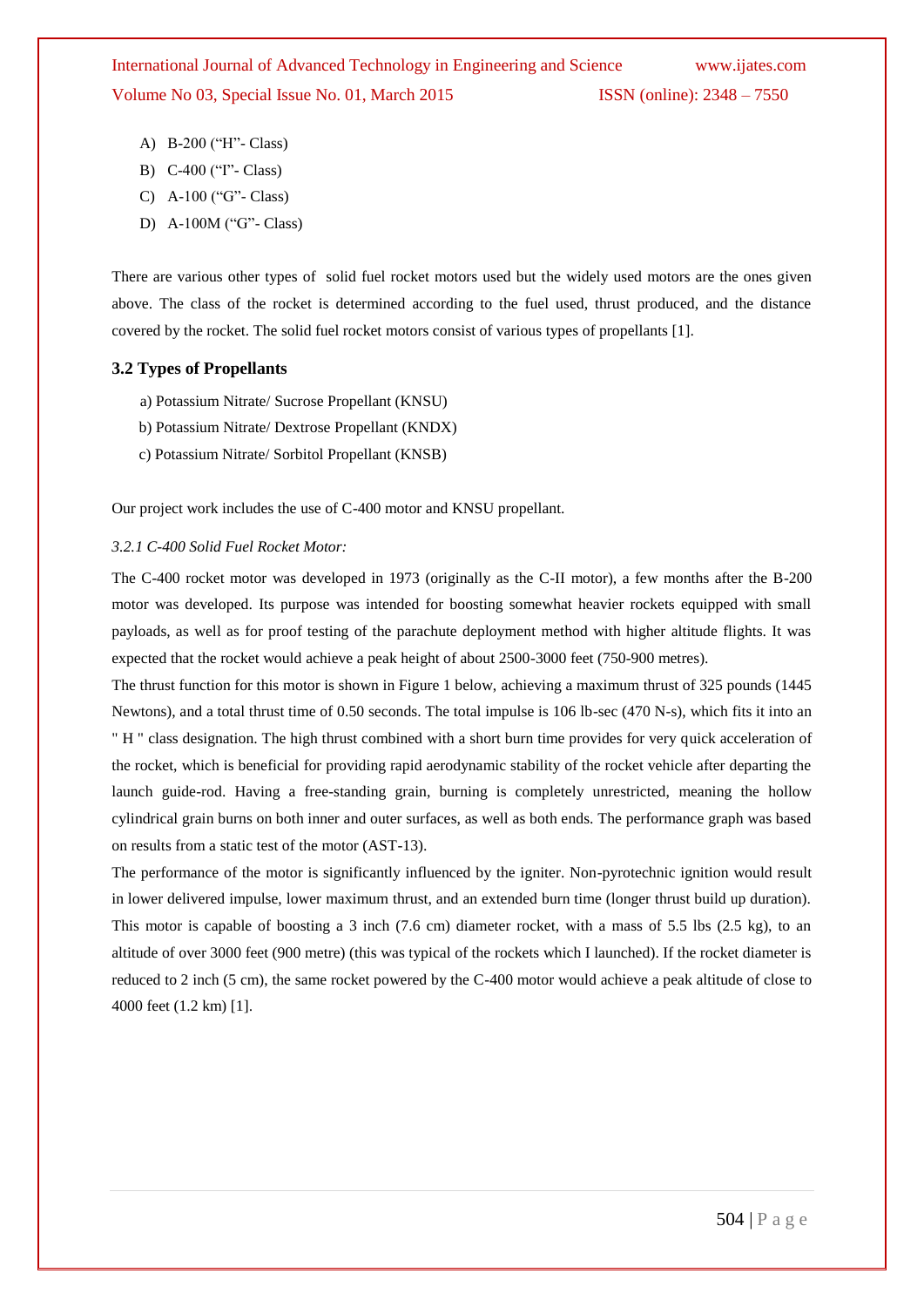

# **Fig. 1 C-400 Motor performance graph, with the B-200 motor performance shown for comparison**

#### **3.3 Designing of the C-400 Rocket motor**

#### **3.3.1 Nozzle**

The C-400 nozzle is a conical profile, convergent-divergent, supersonic type. It has a 30 degree convergence angle, and a 12 degree divergence angle, and has an area expansion ratio of 16.8. It is machined from a single piece of cold-rolled (CR) steel bar stock, with polished inside flow surfaces. Of particular importance is the throat region, being the most critical with regard to motor performance. The nozzle contour is rounded at the throat to avoid sharp discontinuities in profile. The nozzle has a groove machined around the outer perimeter of the convergent section, to provide a recess for the nozzle retention screws. Six 1/4 inch hi-strength set screws, which engage into threaded holes in the casing, retain the nozzle. The nozzle is not normally removed once installed (propellant is loaded at the head end). To reduce leakage between the nozzle and casing, the casing is "rolled" around its circumference (after insertion of the nozzle) utilising a customised tool which effectively reduces the casing diameter locally, providing a nearly gas-tight seal. This tool is essentially the same as a constrictor *tool*, as used in HVAC applications. Filling the nozzle groove with silicone RTV will further reduce the likelihood of gas leakage.



**Fig. 2 Details of C-400 nozzle**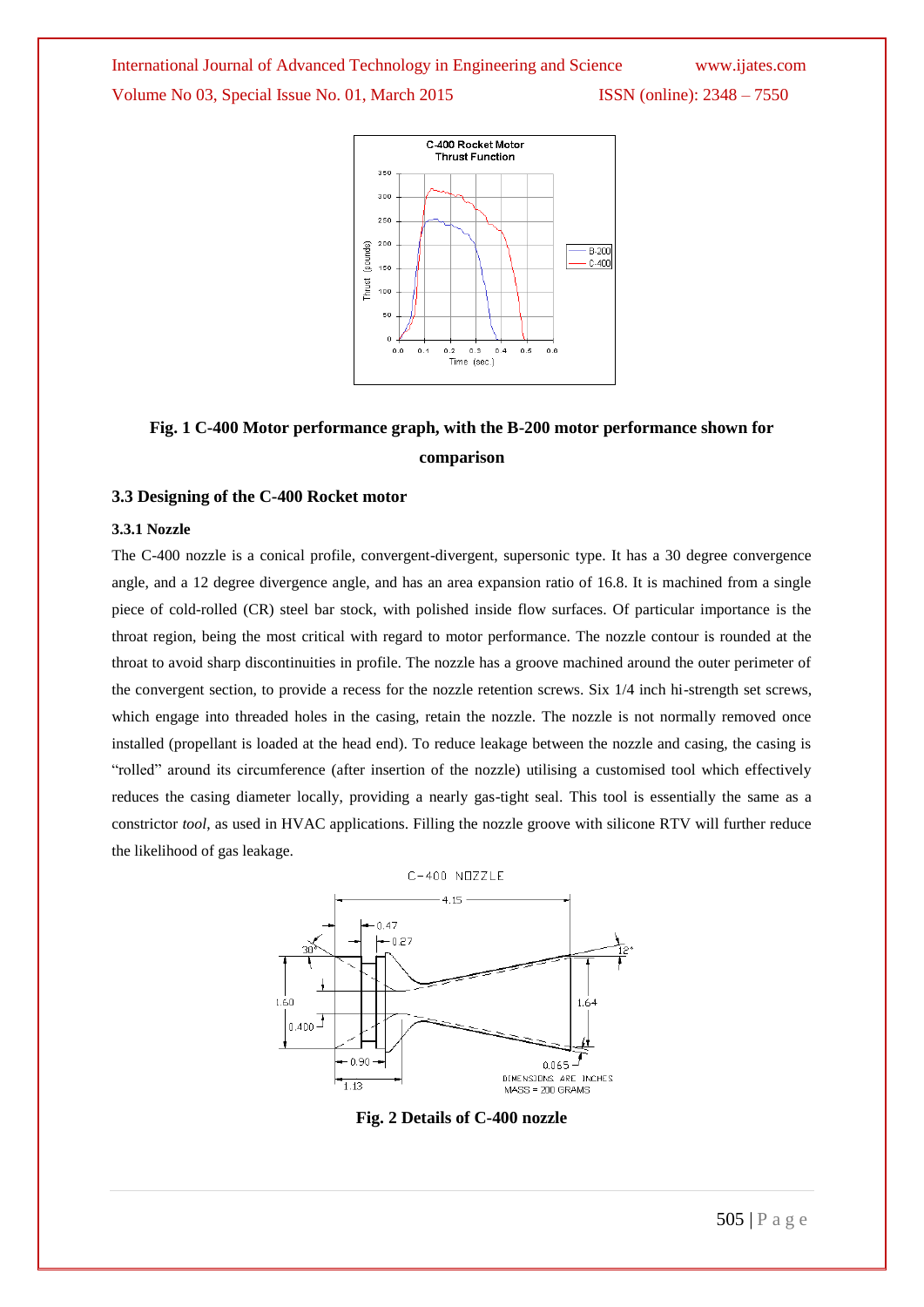### **3.3.2 Casing**

The casing is made from seam welded steel tubing, specifically 1-1/2" Electrical Metallic Tubing (EMT).



### **Fig. 3 C-400 Motor casing dimensions**

#### **3.3.3 Motor Head**

The head is shown in detail in Figure 4.





#### **3.3.4 Propellant Grain**

The C-400 motor is meant to be powered by KN-Sucrose propellant , cast as a hollow cylindrical free-standing grain, with unrestricted burning (i.e. all surfaces of the grain burn). The hollow core is normally 9/16 inch (1.43 cm) diameter. The maximum grain capacity is 380 grams. The grain is cast to size such that it is a slightly loose fit, and is loaded into the motor from the head end. Typical grain diameter is 1.58 inch (4.0 cm), and typical length of the cylindrical portion is 7 inch (17.8 cm). The steady-state burn profile is slightly regressive, with the (ideal) burning surface area initially 54 in<sup>2</sup> decaying to 47 in<sup>2</sup> prior to web burn through. This gives a Kn range of 430 (initial) and 370 (final).

Standard Composition (65/35 O/F): For the KN-sucrose propellant, with an oxidiser-fuel (O/F) ratio of 65/35, the theoretical combustion equation is as follows:

 $C12H22O11 + 6.288$  KNO3 -> 3.796 CO2 + 5.205 CO + 7.794 H2O + 3.065 H2 + 3.143 N2 + 2.998 K2CO3 + 0.274 KOH at a pressure of 68 atmospheres, and where the following compounds are symbolised as: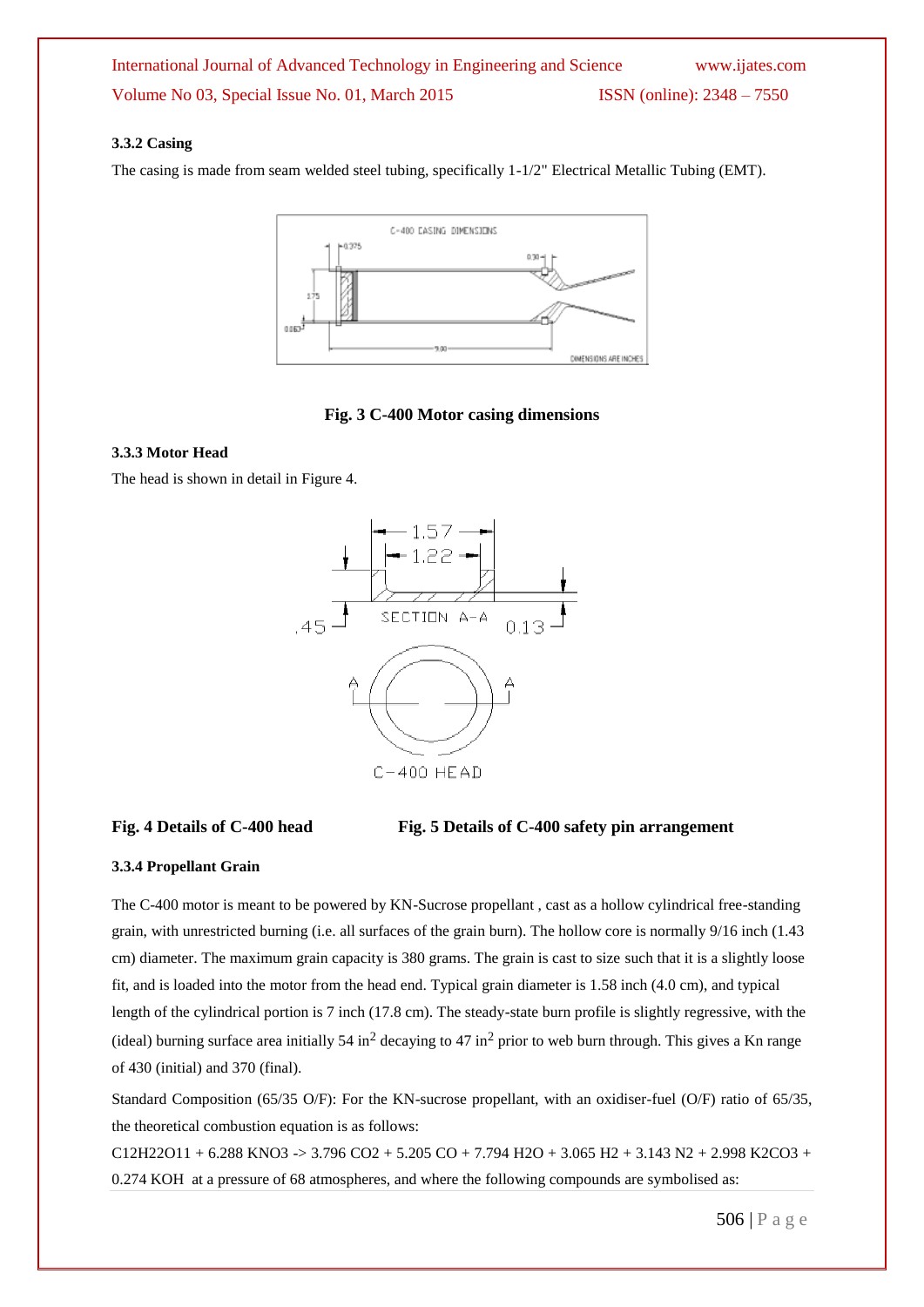| solid<br>C12H22O11<br>sucrose<br>KNO <sub>3</sub><br>potassium nitrate<br>solid<br>carbon dioxide<br>CO <sub>2</sub><br>gas<br>carbon monoxide<br>CO<br>gas<br>H2O<br>steam<br>gas<br>H <sub>2</sub><br>hydrogen<br>gas<br>N <sub>2</sub><br>nitrogen<br>gas<br>K2CO3<br>liquid<br>potassium carbonate<br><b>KOH</b><br>potassium hydroxide<br>gas |  |  |
|----------------------------------------------------------------------------------------------------------------------------------------------------------------------------------------------------------------------------------------------------------------------------------------------------------------------------------------------------|--|--|
|                                                                                                                                                                                                                                                                                                                                                    |  |  |
|                                                                                                                                                                                                                                                                                                                                                    |  |  |
|                                                                                                                                                                                                                                                                                                                                                    |  |  |
|                                                                                                                                                                                                                                                                                                                                                    |  |  |
|                                                                                                                                                                                                                                                                                                                                                    |  |  |
|                                                                                                                                                                                                                                                                                                                                                    |  |  |
|                                                                                                                                                                                                                                                                                                                                                    |  |  |
|                                                                                                                                                                                                                                                                                                                                                    |  |  |
|                                                                                                                                                                                                                                                                                                                                                    |  |  |

#### **TABLE I**

#### **Molecular Formulae for Components Of Propellant**

#### **3.5 Lightning**

Lightning is a powerful sudden flow of electricity accompanied by thunder that occurs during an electric storm. The discharge will travel between the electrically charged regions within a thundercloud, or between a cloud and a cloud, or between a cloud and the surface of a planet. The charged regions within the atmosphere temporarily equalise themselves through a lightning flash, commonly referred to as a *strike* if it hits an object on the ground. There are three primary types of lightning; from a cloud to itself (intra-cloud or IC); from one cloud to another cloud (CC) and between a cloud and the ground (CG). Although lightning is always accompanied by the sound of thunder, distant lightning may be seen but may be too far away for the thunder to be heard. Many factors affect the frequency, distribution, strength and physical properties of a "typical" lightning flash in a particular region of the world. These factors include ground elevation, latitude, prevailing wind currents, relative humidity, proximity to warm and cold bodies of water, etc. To a certain degree, the ratio between IC, CC and CG lightning may also vary by season in middle latitudes. Lightning is usually produced by cumulonimbus clouds, which have bases that are typically  $1-2 \text{ km } (0.6-1.25 \text{ miles})$  above the ground and tops up to 15 km (9.3 mi) in height [2].

#### **3.5.1 Establishing conditions necessary for lightning**

In order for an electrostatic discharge to occur, two things are necessary: 1) a sufficiently high electric potential between two regions of space must exist; and 2) a high-resistance medium must obstruct the free, unimpeded equalisation of the opposite charges [2].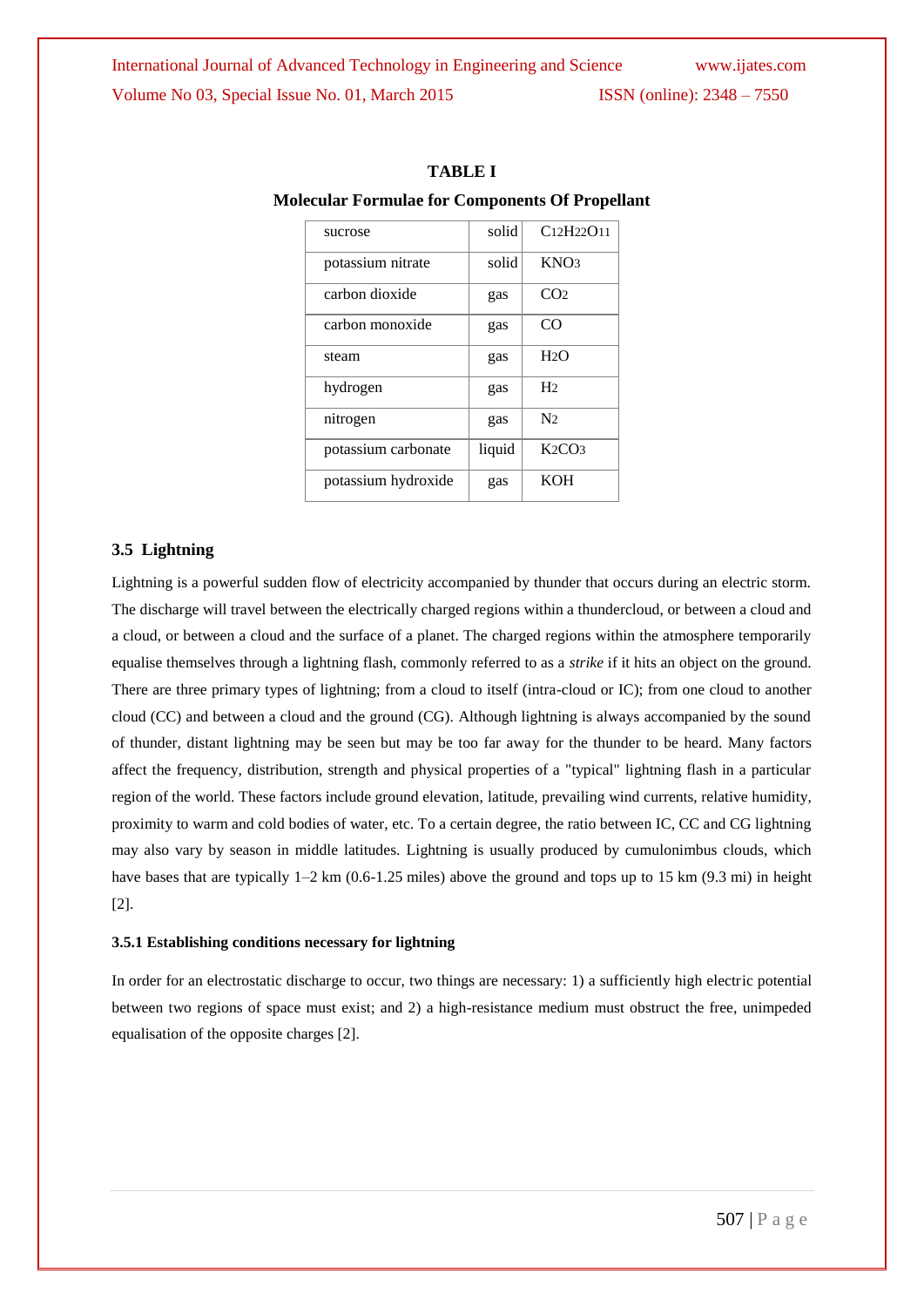

### **Fig. 6 Invoking and carrying of lightning using a conductor**

#### **3.5.2 Trapping Of Lightning**

For trapping of light we need a conductor from the trapping point to the device where it is being trapped. So, here we use copper wire as a conductor. Copper being a very good conductor of electricity and as it is cheaply and abundantly available, he use of copper is most suitable for the project [3].



#### **Fig. 7 Copper wires and Copper cables**

The device used for trapping of any charge, current is known as a capacitor and the property to trap charge is known as capacitance [4].

#### *1) Capacitance:*

*When a charge is delivered to a conductor its potential is raised in proportion to the quantity of charge given to it. At a particular potential a conductor can hold a given amount of charge.* Capacitance *is the term to indicate the limited ability to hold charge by a conductor.*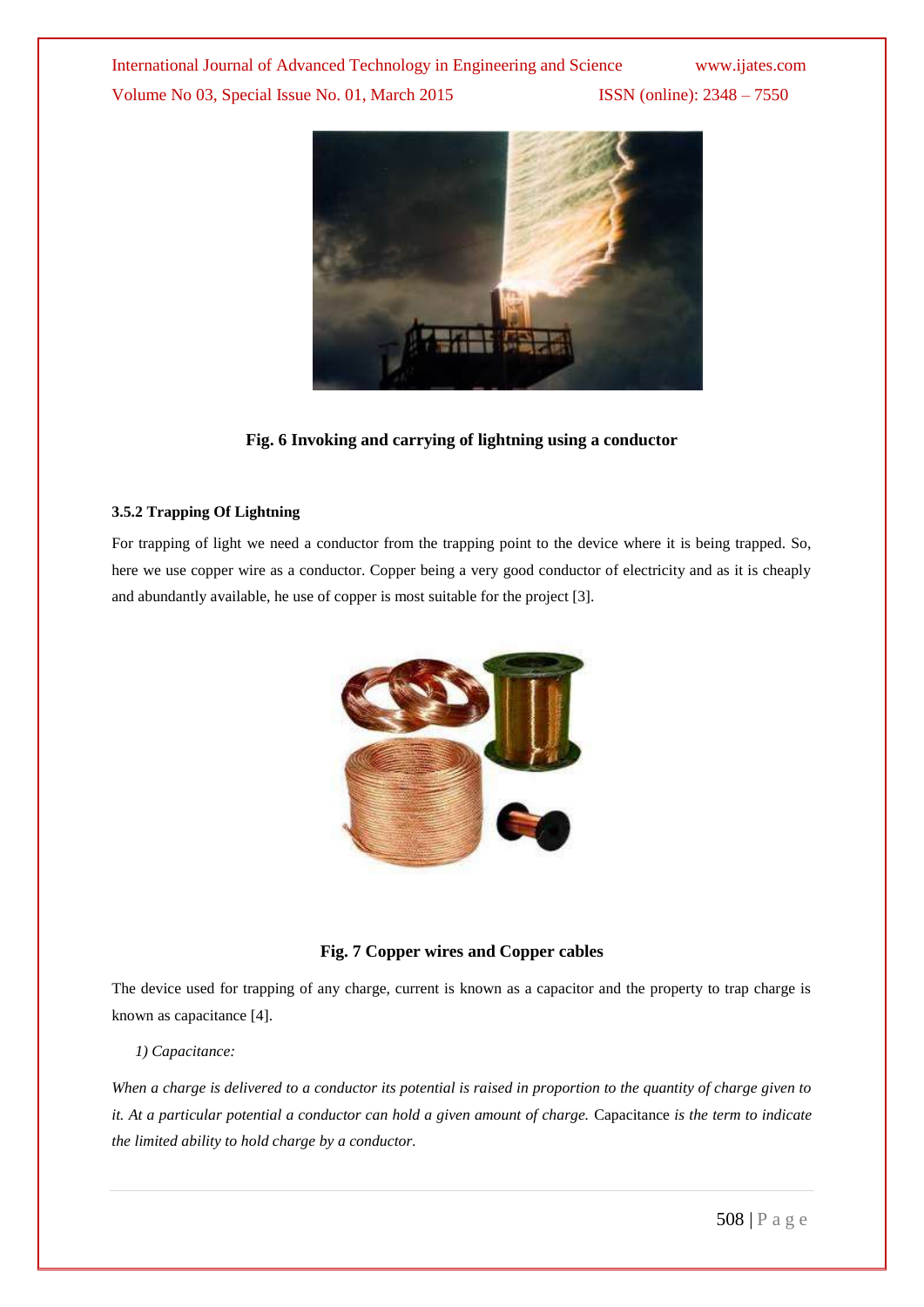Let charge given to a conductor be  $= q$ Let V be the potential to which it is raised [5,6].

#### Then,

#### $q = CV$

C is constant for a conductor depending upon its shape size and surrounding medium. This constant is called capacitance of a conductor.

If  $V = 1$  Volt than  $C = Q$ , thus capacitance is defined as the amount of electric charge in coulomb required to raise its potential by one volt.

If  $V = 1$  Volt than  $C = Q$ , and  $Q = 1$  Coulomb than  $C = 1$  Farad thus one Farad is capacitance of a capacitor which stores a charge of one coulomb when a voltage of one volt is applied across its terminal.

#### *2) Capacitor:*

A capacitor or condenser is a device for storing large quantity of electric charge. Though the capacity of a conductor to hold charge at a particular potential is limited, it can be increased artificially. Thus any arrangement for increasing the capacity of a conductor artificially is called a capacitor. Capacitors are of many types depending upon its shape, like parallel plate, spherical and cylindrical capacitors etc. In capacitor there are two conductors with equal and opposite charge say +q and –q. Thus q is called charge of capacitor and the potential difference is called potential of capacitor.

#### *3) Principle of capacitor:*

Let A be the insulated conductor with a charge of  $+q$  units. In the absence of any other conductor near A charge on A is +q and its potential is V. The capacity of conductor A is therefore given by:

#### $C = qV$

If a second conductor B is kept closed to A than electrostatic induction takes place. –q units of charge are induced on nearer face of B and +q units of charge is induced on farther face of B. Since B is earthed the charge +q will be neutralised by the flow of electrons from the earth.

Potential of A due to self charge  $= V$ 

Potential of A due to  $-q$  charge on  $B = -V'$ 

Thus net potential of  $A = V + (-V') = V -V'$  which is less than V

Hence potential of A has been decreased keeping the charge on it fixed, hence capacitance has been increased. With the presence of B the amount of work done in bringing a unit positive charge from infinity to conductor A decreases as there will be force of repulsion due to A and attraction due to B. Thus resultant force of repulsion is reduced on unit positive charge and consequently the amount of work doe is less and finally due to this potential of A decreases. Therefore capacity of A to hold charge (Capacitance) is increased.

#### *4) Dielectric Strength:*

The material between the two conductors A and B as shown in figure above is always some dielectric material. Under normal operating conditions the dielectric materials have a very few free electrons. If the electric field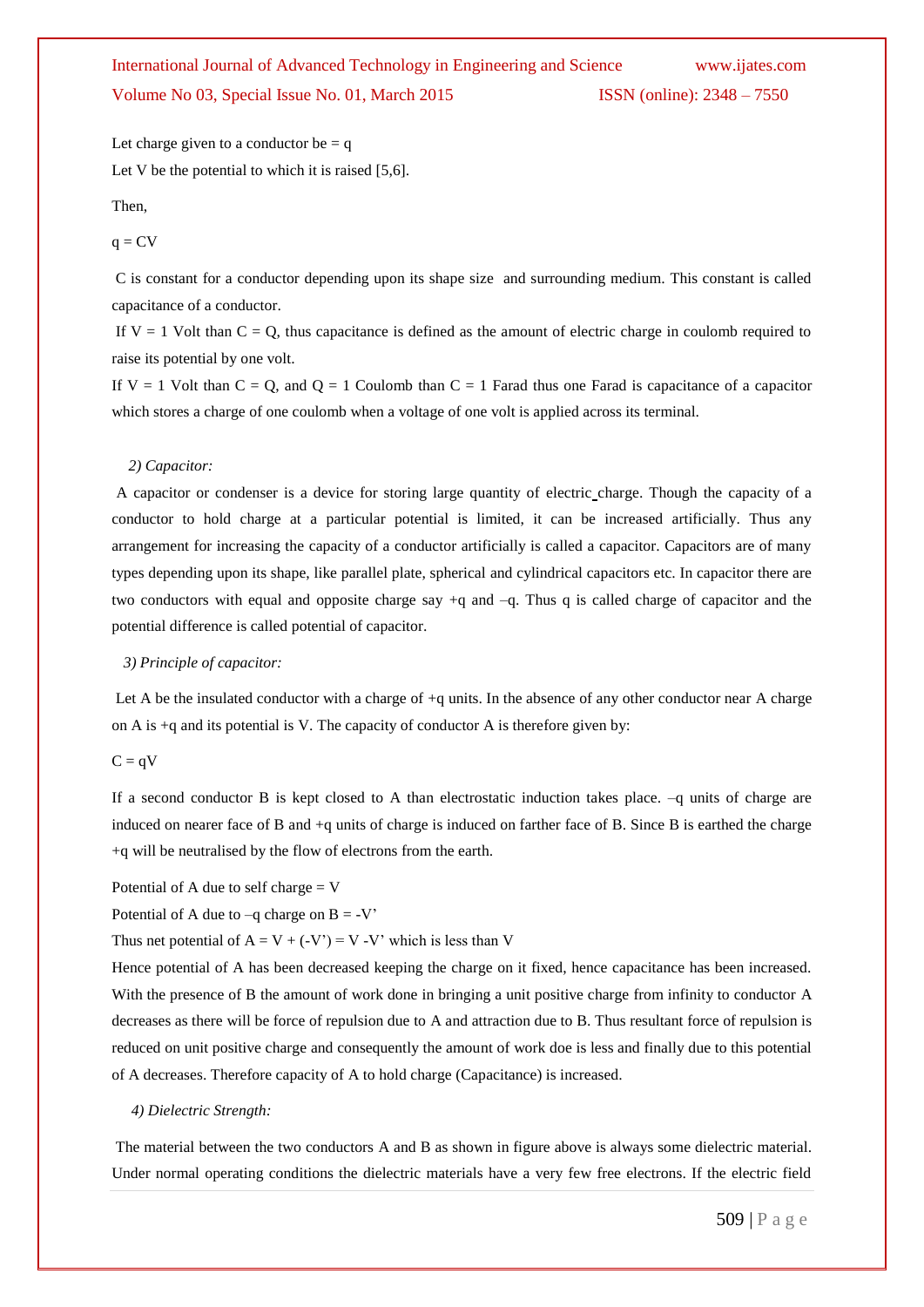strength between a pair of charged plates is gradually increases, some of the electrons may be detached from the dielectric resulting in a small current.

When the electric filed strength applied to a dielectric exceeds a critical value, the insulating properties of the dielectric material gets destroys and starts conducting between the two conductors A and B. This is called breakdown of dielectric which is fault condition for a capacitor bank. The minimum potential gradient required to cause such a break down is called the dielectric strength of the material. It measures the ability of a dielectric to withstand breakdown.

It is expressed as kV/mm. ss It is reduced by moisture, high temperature; aging etc. Below table gives dielectric strength of some.

| Dielectric Material      | Dielectric strength<br>[kV/mm] |
|--------------------------|--------------------------------|
| Air                      | 3                              |
| <b>Impregnated Paper</b> | $4 - 10$                       |
| Paraffin Wax             | 8                              |
| Porcelain                | $9 - 20$                       |
| <b>Transformer Oil</b>   | 13.5                           |
| <b>Bakelite</b>          | $20 - 25$                      |
| Glass                    | $50 - 120$                     |
| Micanite                 | 30                             |
| Mica                     | $40 - 150$                     |

#### **TABLE II**

## **DIELECTRIC STRENGHTH OF VARIOUS MATERIALS**

Dielectric Strength for capacitor is the maximum peak voltage that the capacitor is rated to withstand at room temperature. Test by applying the specified multiple of rated voltage for one minute through a current limiting resistance of 100  $\Omega$  per volt.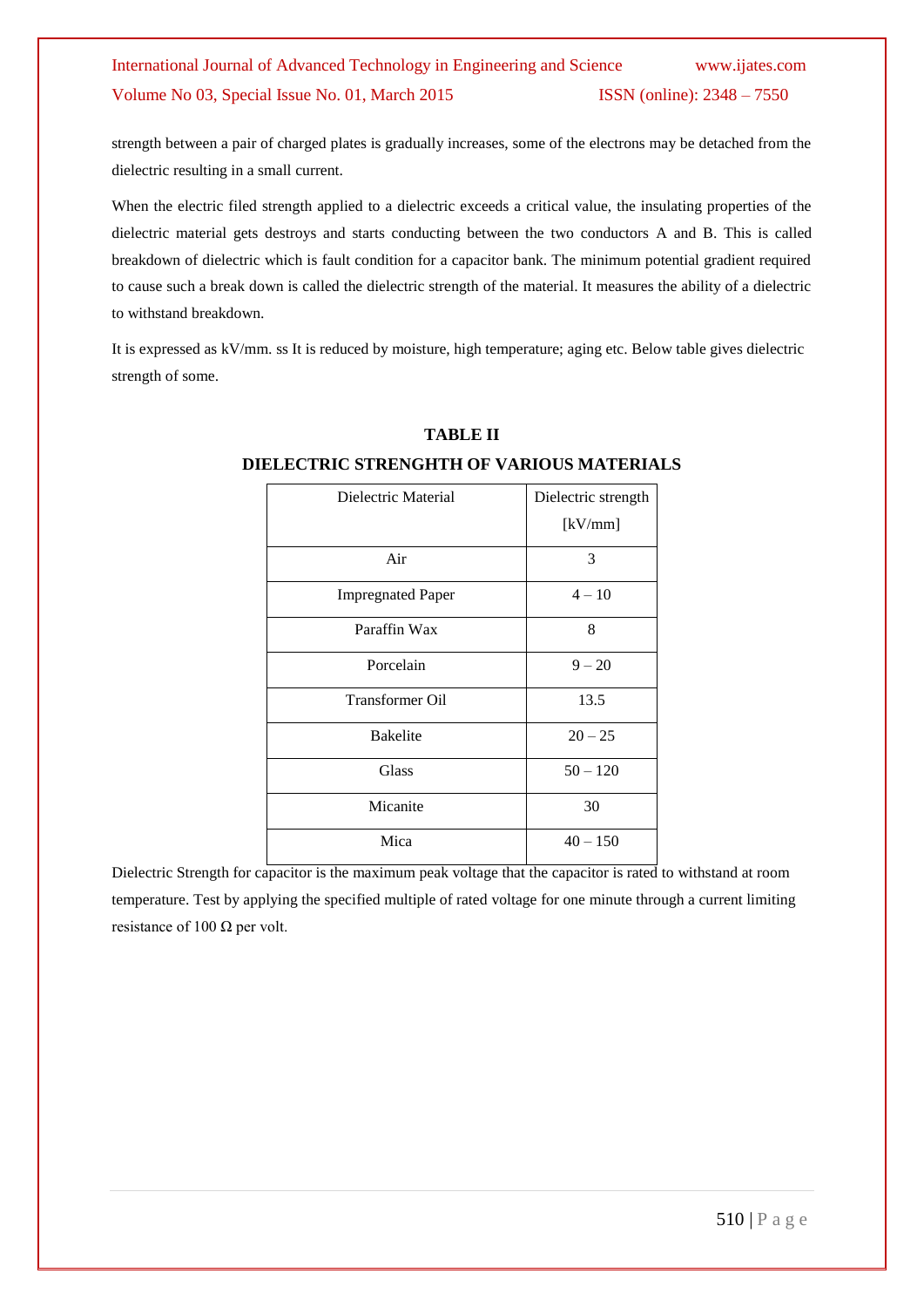



Fig. 8 A commercially used capacitor Fig. 9 Block of commercial used capacitors

#### *3.6 Calculations*

- Electricity/ charge transferred during a single strike of lightning =  $3 \text{ X } 10^6$  Volts.
- Resistance offered by the copper wire in the terms of specific resistivity =  $1.78 \times 10^{-8}$
- $\blacklozenge$  Heat Loss during the transfer of charge =  $10^5$  J

 Therefore according to the Ohms law and by exempting the effect of heat, the power stored in the capacitor bank in just a single lightning is  $3.3 \times 10^6$  W [7].

#### **IV FUTURE SCOPE AND BENEFICIARIES**

The power generated works as the best alternative to the power generated using non renewable resources. In the upcoming years the non renewable resources will get depleted and we will run short of power so such projects will serve the best at such times.

The project is beneficial for the under developed countries as well as developing countries. The production cost of the electricity using rockets is comparatively very less than the cost required for the production of hydro power as well as thermal and nuclear power. This type of power will be very useful for the villages and places in remote areas. This type of project is beneficial to every country using it.

#### **V CONCLUSION**

Thus upon further studies and development the need for the alternative and cheap power resource can be achieved. The proper use of conductors, study of the basic electrical properties of different materials, chemical composition and combustion properties of various chemicals and study of functioning of aerodynamic structures is done. Thus, the desired results are obtained.